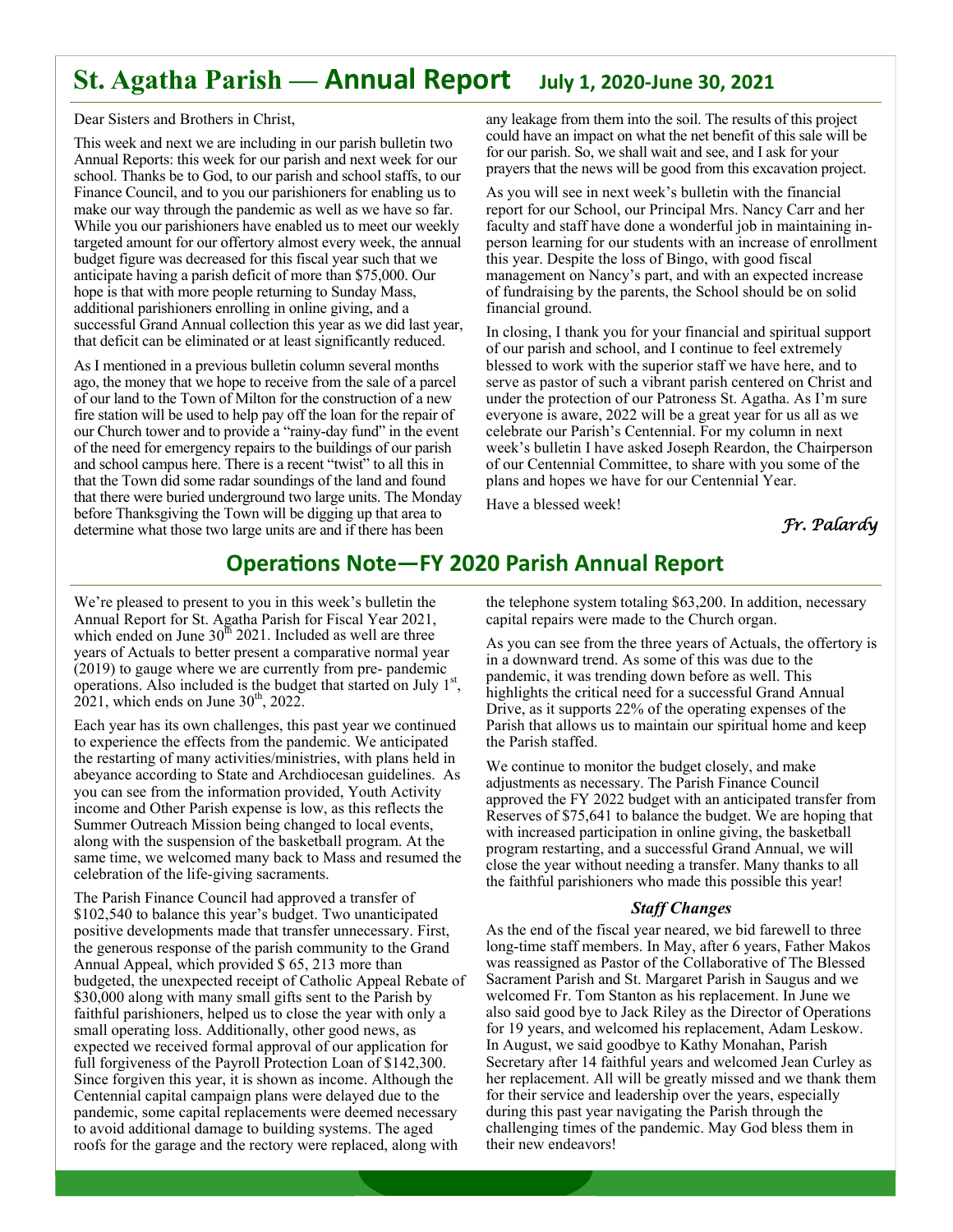## **ST AGATHA PARISH**

Income Statement for the twelve months ending June 30th, 2019, 2020, 2021 Budget for fiscal year ending June 30th, 2021, 2022

|                                               | <b>Actual</b><br>Actual |                                           | <b>Actual</b> |                 |                           | <b>Budget</b> |   | Variance       |    | <b>Budget</b>        |     |                                |                                    |
|-----------------------------------------------|-------------------------|-------------------------------------------|---------------|-----------------|---------------------------|---------------|---|----------------|----|----------------------|-----|--------------------------------|------------------------------------|
|                                               |                         | FY 06/30/2019 FY 06/30/2020 FY 06/30/2021 |               |                 |                           |               |   | FY 2021        |    | FY 2021              |     | FY 2022                        |                                    |
| mcome                                         |                         |                                           |               |                 |                           |               |   |                |    |                      |     |                                |                                    |
| Offertory                                     | s                       | 652,010                                   | - \$          | 636,477         | \$                        | 550,338       | s | 561,000        | s  | $(10,662)$ \$        |     | 542,000                        |                                    |
| Grand Annual Collection                       |                         | 175.203                                   |               | 202,845         | \$                        | 235,213       |   | 170,000        |    | 65.213               | s   | 200.000                        |                                    |
| <b>Bequests</b>                               |                         | 55,832                                    |               | 46,961 \$       |                           |               |   | $\blacksquare$ |    | $\blacksquare$       | \$  | $\blacksquare$                 |                                    |
| Other Income <sup>1</sup>                     |                         | 129,576                                   |               | 104,250         | $\$\$                     | 100,153       |   | 54,500         |    | 45,653 \$            |     | 86,000                         |                                    |
| Sacramental Offerings                         |                         | 103,261                                   |               | 77,370 \$       |                           | 90,648        |   | 91,000         |    | $(352)$ \$           |     | 82,000                         |                                    |
| Youth Activities <sup>4</sup>                 |                         | 105,126                                   |               | 97,323          | $\mathsf{\$}$             | 7,137         |   | 80,000         |    | $(72,863)$ \$        |     | 80,000                         |                                    |
| <b>Faith Formation Income</b>                 |                         | 68,845                                    |               | 21,990          | $\boldsymbol{\mathsf{s}}$ | 60,889        |   | 30,000         |    | 30,889 \$            |     | 53,000                         |                                    |
| Transfer From Capital Reserve <sup>2</sup>    |                         |                                           |               | ۰               |                           |               |   | 102,540        |    | $(102,540)$ \$       |     | $\blacksquare$                 |                                    |
| <b>Total Income</b>                           |                         | \$1,289,853                               |               | \$1,187,216     |                           | \$1,044,378   |   | \$1,089,040    | \$ |                      |     | (44,662) \$1,043,000           |                                    |
| <b>Expenses</b>                               |                         |                                           |               |                 |                           |               |   |                |    |                      |     |                                |                                    |
| Compensation, Taxes and Benefits <sup>3</sup> | s                       | 769,741                                   |               | 760,706 \$      |                           | 700,128       |   | 663,640        |    | 36,488               |     | \$703,541                      |                                    |
| Maintenance, & Building Improvements          | s                       | 153,208                                   |               | 134,886         | $\$\$                     | 143,798       |   | 137,700        |    | 6,098                | s   | 131,400                        |                                    |
| Liturgical & Other Parish Exp <sup>4</sup>    | s                       | 121,900                                   |               | 102,917         | $\$\$                     | 16,380        |   | 100,000        |    | $(83,620)$ \$        |     | 92,000                         |                                    |
| Office Expenses & Professional Fees           | s                       | 81,254                                    |               | 84,691          | $\mathfrak{s}$            | 78,268        |   | 65,008         |    | 13,260 \$            |     | 77,250                         |                                    |
| Heat, Lights, Utilities & Telephone           | s                       | 57,503                                    |               | 54,775          | $\$\$                     | 56,681        |   | 55,700         |    | 981                  | S   | 51,700                         |                                    |
| Mnistry Tithe--Assessment to RCAB             | s                       | 45,650                                    |               | 44,018          | $$\mathbb{S}$$            | 43,738        |   | 43,738         |    |                      | - S | 44,165                         |                                    |
| Miscellaneous                                 | \$                      | 61,821                                    | s             | 43,222          | $\mathsf{\$}$             | 8,903         |   | 23,254         |    | $(14,351)$ \$        |     | 18,585                         |                                    |
| Total Expenses <sup>7</sup>                   |                         | \$1,291,078                               |               | \$1,225,216     |                           | \$1,047,896   |   | \$1,089,040    | s  | (41,144) \$1,118,641 |     |                                |                                    |
| Net Operating Income/(Loss)                   | \$                      | $(1,225)$ \$                              |               | $(38,000)$ \$   |                           | $(3,518)$ \$  |   |                |    |                      |     | \$ (75,641)                    |                                    |
| Non-Operating Income: Restricted <sup>5</sup> | s                       |                                           |               |                 | $\$\$                     | 50,000        |   |                |    |                      |     | <b>Thank you to the Parish</b> |                                    |
| Forgiveness of PPP Loan-Income <sup>6</sup>   | S                       |                                           | S             |                 | $\mathsf{\$}$             | 142,300       |   |                |    |                      |     |                                | <b>Finance Council Members for</b> |
|                                               |                         |                                           |               |                 |                           |               |   |                |    |                      |     |                                | their assistance in preparing      |
| Capital income:                               |                         |                                           |               |                 |                           |               |   |                |    |                      |     |                                | and approving this report.         |
| Capital Bequest Income to Reserves            | s                       |                                           | S             | 314,520         | $\$\$                     |               |   |                |    |                      |     |                                |                                    |
| Capital Income - Tower                        | S                       | 19,293                                    | -S            |                 | $\mathbf{\$}$             | 1,000         |   |                |    |                      |     |                                | Mortimer McGrath, Chair            |
| <b>Capital Expenses:</b>                      |                         |                                           |               |                 |                           |               |   |                |    |                      |     |                                | Mary Courtney O'Sullivan,          |
| Capital Expenses : Roofs/Building/Telephone   | \$                      |                                           | S             | $\blacksquare$  | $\$\$                     | (79,003)      |   |                |    | Vice Chair           |     |                                |                                    |
| Capital Expenses: Tower Repair & Interest     | s                       | (125, 401)                                | S             | (523, 276)      | \$                        | (10, 988)     |   |                |    |                      |     | Eugene Boylan                  |                                    |
|                                               | s                       | (106, 108)                                |               |                 |                           | (88,991)      |   |                |    |                      |     | Francis Byrne                  |                                    |
| Net Capital Income/(Loss)                     |                         |                                           | $\mathbf{s}$  | (208, 756)      | \$                        |               |   |                |    |                      |     | Nicole Bordeleau               |                                    |
| Net income/ (Loss):                           | Ş.                      | (107,333)                                 | s             | $(246, 756)$ \$ |                           | 99,791        |   |                |    |                      |     | Susan Broderick                |                                    |
| Operating/Capital/Non-Operating <sup>7</sup>  |                         |                                           |               |                 |                           |               |   |                |    | Nancy Carr           |     |                                |                                    |
|                                               |                         |                                           |               |                 |                           |               |   |                |    |                      |     | Shaun Pandit                   |                                    |
| <b>Alatans</b>                                |                         |                                           |               |                 |                           |               |   |                |    |                      |     | Jeannine Reardon               |                                    |

### Notes:

<sup>1</sup> Includes gifts, donations, Catholic Appeal Rebate, and interest income

<sup>2</sup> Budgeted transfer from reserves was not needed by year-end

3 Variance due to new policy for year-end payroll accrual, increase in musician expense, and vacation payouts

4 Under budget due to no athletic program and restricted travel for youth ministry missions

 $^{\rm 5}$  Restricted gift for tuition assistance

<sup>6</sup> Payroll Protection Loan forgiven in 2021

<sup>7</sup> Excludes depository transfer to School for Tuition Assistance of 80k

| Parish Bank Account Status as of June 30, 2021 |   |         |  |  |  |  |
|------------------------------------------------|---|---------|--|--|--|--|
| Operating Checking Account/Petty Cash          | s | 215.122 |  |  |  |  |
| Capital Reserve/Savings Account                | s | 340.000 |  |  |  |  |
| Pension - Insurance Clearing Account           | s | 12 3 20 |  |  |  |  |
| <b>Trust Accounts RCAB - Bequests</b>          | s | 5.183   |  |  |  |  |
| <b>Bingo Checking Account</b>                  |   | 1 351   |  |  |  |  |
| Total                                          |   | 573.976 |  |  |  |  |

### Recap of Other Rnancial Information as of June 30, 2021

Charles Stravin

Deacon Kevin P. Martin, Jr.

Deacon Daniel Sullivan

| <b>Accounts Payable</b>           |    | \$11.439       |
|-----------------------------------|----|----------------|
| <b>Other Current Liabilities</b>  | s. | 17.780         |
| <b>PPP Note Payable</b>           | s  | $\blacksquare$ |
| <b>Tower Capital Loan Balance</b> |    | \$ 304,946     |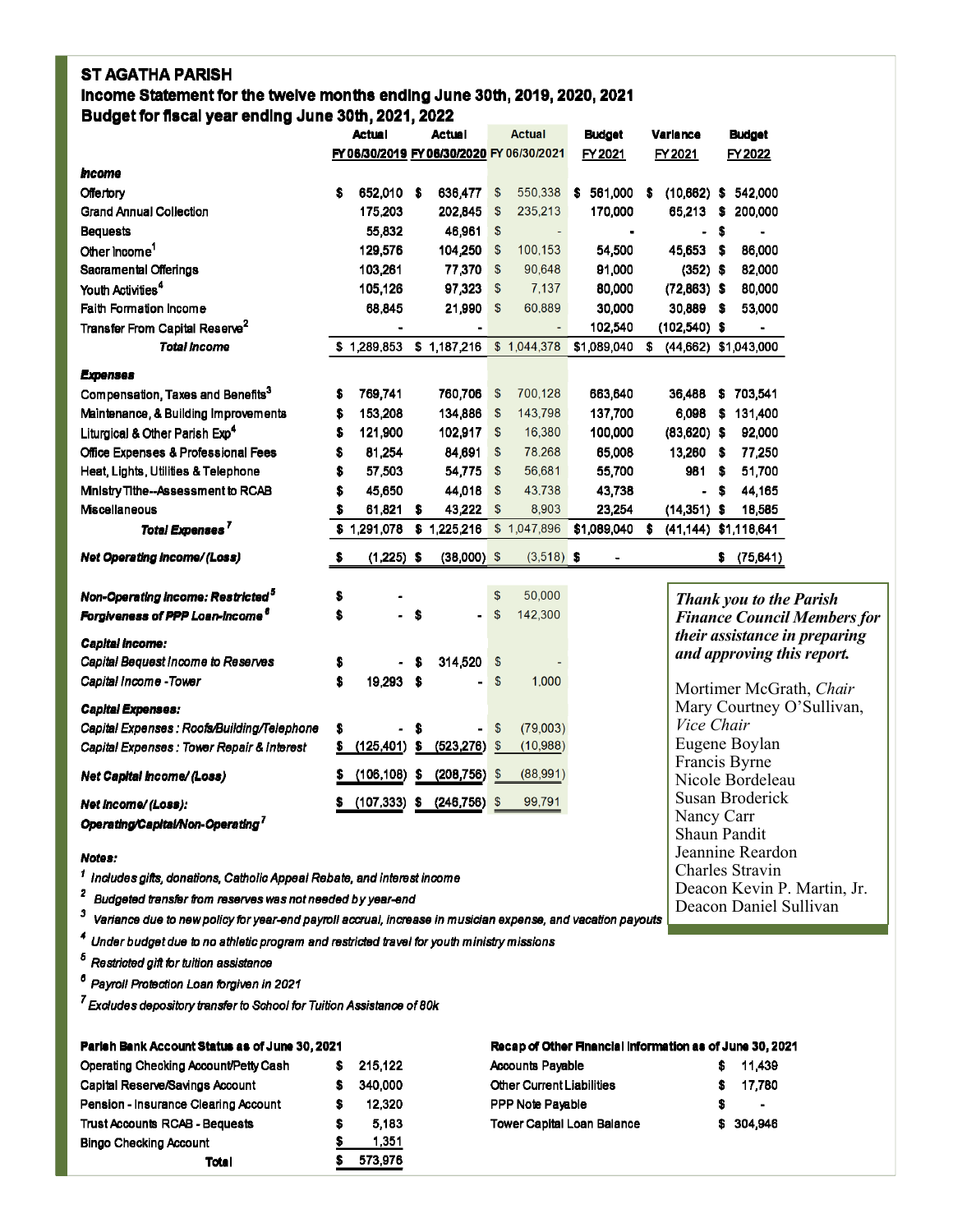# **St. Agatha School — FY 2021 Annual Report July 1, 2020-June 30, 2021**

We are pleased to present the Annual Report for St. Agatha School for Fiscal Year 2021 which ended on June 30, 2021. Also included is the proposed budget for Fiscal Year 2022 which began on July 1, 2021 and continues until June 30, 2022.

Over the past year, a few favorable, significant events helped to stabilize the finances of the School. In the Spring of 2021 we received formal full forgiveness of the Payroll Protection Loan of \$329.1k. In addition, student enrollment increased significantly, allowing us, after year end, to transfer \$100k to the capital reserve fund.

## *FY21 Results*

Saint Agatha School was blessed by another successful year thanks to the tremendous support of our families, staff (100% fully immunized) and school community. Despite the impact of COVID-19, the school remained open for in-house learning for the full 2020/2021 academic year. As with many Catholic Schools, St. Agatha witnessed an increase in enrollment, up 91 students from FY20, most of whom reenrolled in 2021/2022. Overall, the school retention rate year-toyear was 79% reflecting a 6% loss in the K1-4yr old program primarily to attend public kindergarten and 4% in  $7<sup>th</sup>$  grade primarily to attend exam schools. Worthy of note is the addition of a third K1 class which will help to boost next year's kindergarten enrollment.

## *FY22 Budget*

As we move forward we are encouraged by the many positive trends despite the continued effects of COVID-19. Enrollment continues to grow, up 28 students from 2020/2021. Every effort has been made to keep tuition increases minimal and enrollment and reenrollment applications are now fully online. We continue to evaluate our curriculum needs and were pleased to implement a new science program thanks to the support of a generous alumnus. Efforts to increase fundraising are well underway as we look to make up the loss of revenue from Bingo which has been permanently cancelled. School sanitization remains a top priority to ensure the school remains open for in-school learning. It is exciting to see the school buzzing after school as extended day, high school preparation classes, chorus, drama and band resume following strict COVID-19 safety protocols. Again, we are grateful for the support of our families, teachers and staff who are working together to ensure the safety and well-being of our students. Saint Agatha School is off to a great start!